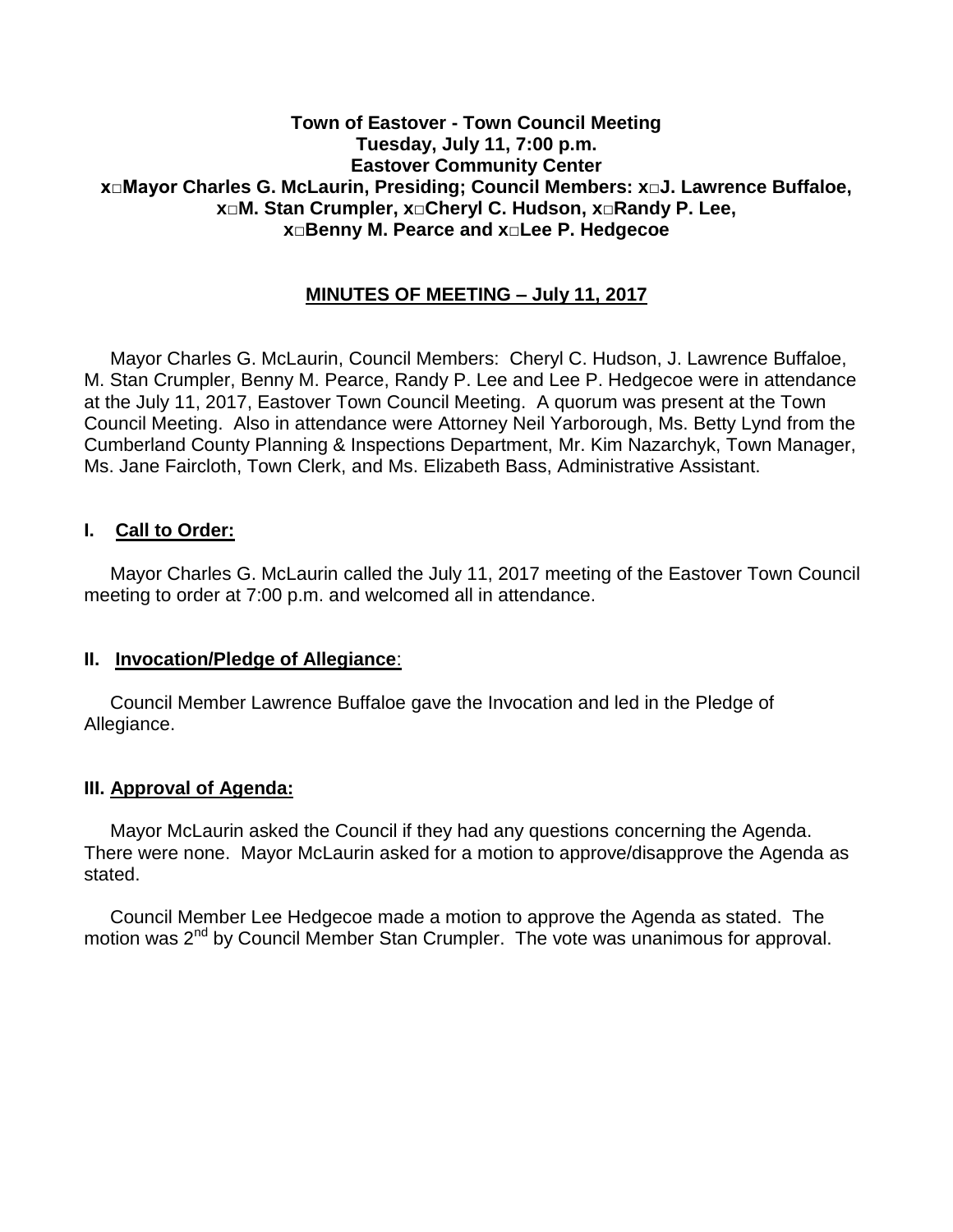## **IV. Public Comments:**

 Mr. Don Egan at 1700 Joncee Drive signed up to speak. Mr. Egan informed the Council of a severe drainage problem on Middle Road. He stated that with every storm the ditches flood. Mr. Egan stated that at this point it has become a severe problem for him and his neighbors. He said he has asked some contractors to give a bid on cleaning out the ditches. Mr. Egan said the cost is astronomical and wanted to know if the Town of Eastover could help. He stated that he loved living in the Town of Eastover but this problem could cause him to have to move. Mr. Egan also stated that the flooding could stop future growth for the Town.

 Mayor McLaurin said the Council was aware of the flooding, however he stated that this is each landowner's responsibility. Town Manager Kim Nazarchyk said he had spoken with the Department of Transportation (DOT) and they informed him that because it is private property DOT is not allowed to give assistance.

 Mr. Danny Matthews, President of the Board of Directors for Eastover Fire Department, 3405 Dunn Road, Eastover, NC, 28312, also signed up to speak. He stated that Mr. Ralph McLaurin and Mr. Bert Kitchen were no longer on the Board of Directors. Mr. Matthews said the new Board Members for the Eastover Fire Department are as follows:

- President-Mr. Danny Matthews
- Vice President- Mr. Herman Britt
- Secretary-Mr. Scott McKenzie
- Treasurer-Ms. Shirley McLaurin

Mr. Matthews said the Fire Department has a new fire truck that is in service. He said the Fire Department and Emergency Medical Service (EMS) ran 1,150 calls. Of the 1,150 calls**,**  65% were EMS calls. Mr. Matthews thanked the Council for their continued support. Mayor McLaurin thanked Mr. Matthews for updating the Council and continuing to be involved.

# **V. Consent Agenda:**

## **1. Consider approval of the Minutes for the June 13, 2017 Town Council Meeting.**

# **2. Consider approval of the May, 2017 Financial Reports.**

 Mayor McLaurin asked the Council if they had any questions concerning the Consent Agenda. There were none. Mayor McLaurin asked for a motion to approve/disapprove the Consent Agenda as stated.

 Council Member Randy Lee made a motion to approve the Consent Agenda as stated. The motion was 2<sup>nd</sup> by Council Member Lawrence Buffaloe. The vote was unanimous for approval.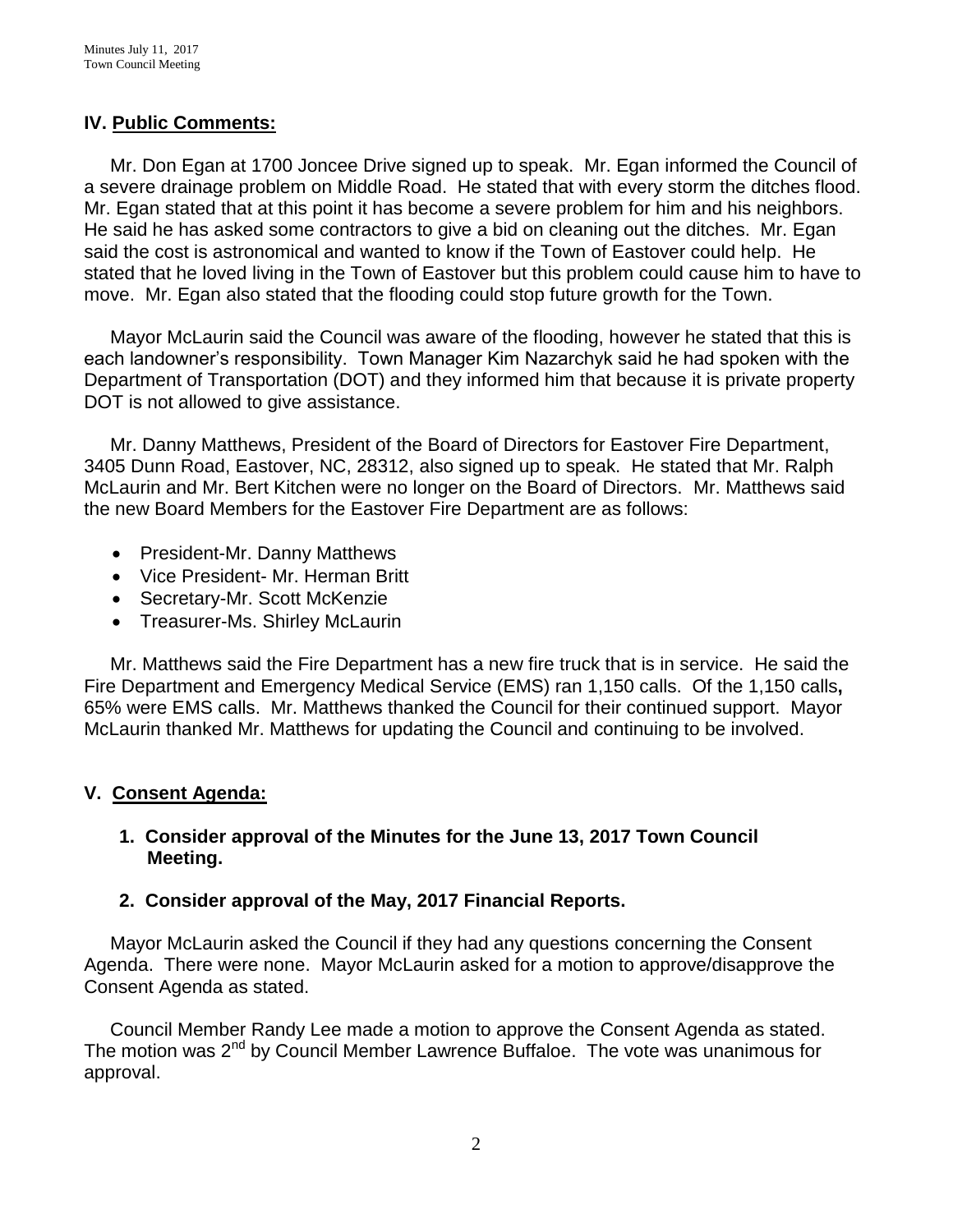## **VI. Discussion Agenda:**

### **Agenda Item #1:**

### **CASE NO. 17-055. CONSIDERATION OF THE ABC STORAGE; REQUEST FOR A C(P) SITE PLAN & SUBDIVISION REVIEW, COUNTY ZONING & SUBDIVISION ORDINANCE AND EASTOVER SUPPLEMENTAL AMENDMENTS; ZONING: C(P); TOTAL ACREAGE: 4.18 AC. +\-; LOCATION: 3768, 3772 & 3800 DUNN ROAD (US HWY 301). (EASTOVER)**

 Ms. Betty Lynd from the Cumberland County Planning and Inspections Department presented Case No. 17-055 to the Council. Ms. Lynd stated the developer is requesting approval of a mini warehousing storage facility and a subdivision review. This facility will be located on Tract 1 and the other two tracts have no proposed use at this time. All three tracts will be served by the same joint driveway and lateral access easement.

 Ms. Lynd informed the Council the proposed mini warehousing facility has been designed to meet the Eastover Commercial Core Overlay standards. The property will be served by the Eastover Sanitary District's public water and sewer.

 The Council asked Ms. Lynd if an adequate drainage system is in place for this property. Ms. Lynd informed the Council the drainage system would go through the NC Department of Environmental Quality (NCDEQ). Mr. George Rose, 1206 Longleaf Drive, Fayetteville, NC 28305, the Engineer for this project signed up to speak.

 Mr. Rose told the Council there is no final design as of yet, for the storm water drainage. He said soil samples had been taken and they show the land is very sandy. He stated he was aware of the storm water runoff and is going to build a retention pond upon approval from the NCDEQ.

 Ms. Lynd stated the storm water requirement and Department of Transportation requirements are all in the site plan review under the conditions section. Ms. Lynd told the Council if they approved this site plan they would also have to vote on the signage.

 After some discussion Mayor McLaurin asked for a motion to approve/disapprove Case No. 17-055 with the stated conditions. Council Member Lawrence Buffaloe made a motion to approve Case No. 17-055 with the stated conditions. The motion was 2<sup>nd</sup> by Council Member Lee Hedgecoe. The vote was unanimous for approval.

 Mayor McLaurin asked for a motion to approve/disapprove the signage for Case No. 17-055. Council Member Cheryl Hudson made a motion to approve the signage for Case No. 17-055. Council Member Randy Lee  $2^{nd}$  the motion. The vote was unanimous for approval.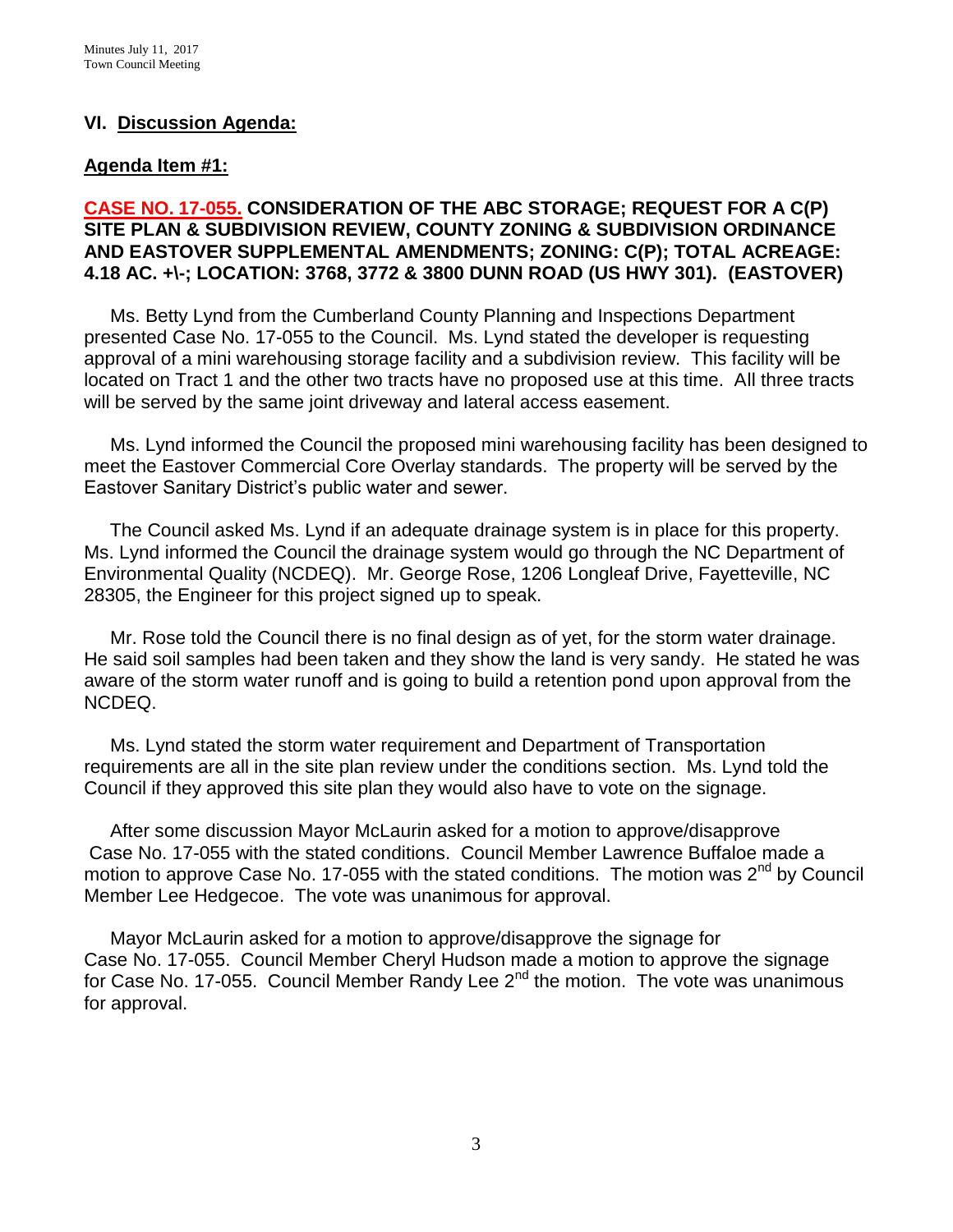### **Agenda Item #2:**

### **RESOLUTION 2017- 02: Resolution Authorizing Sale of Personal Property Worth Less Than \$30,000 (G.S. 160A-266; 267)**

Town Manager Kim Nazarchyk informed the Council that with the Cumberland County Community Foundation Grant they decided to use some of the funds to purchase new chairs for the Eastover Community Building. Mr. Nazarchyk asked the Council if the existing chairs could be sold in a public sale. Resolution 2017-02 would permit this.

 Mayor McLaurin asked the Council if they had any questions concerning Resolution 2017-02. There were none. Mayor McLaurin asked for a motion to approve/disapprove Resolution 2017- 02. Council Member Randy Lee made a motion to approve Resolution 2017-02. The motion was  $2^{nd}$  by Council Member Lawrence Buffaloe. The vote was unanimous for approval.

#### **VII. Receive Mayor's Update:**

 Mayor McLaurin informed the Council that Mr. Daniel West retired from the Town of Eastover on June 30, 2017. Mr. Kim Nazarchyk presented Mr. Daniel West with a plaque from the Town of Eastover in appreciation for his years of service. Mayor McLaurin, Mr. Nazarchyk and the Council thanked Mr. West for all he has done, and he did a wonderful job getting Tally Woodland Park in beautiful shape. Mayor McLaurin and the Council told Mr. West he would be missed and wished him the best in his retirement. Mr. West thanked the Mayor and Council Members and stated he enjoyed his time with the Town of Eastover.

 Mayor McLaurin stated the clearing for the Eastover Ballpark should start soon. He shared a Future Master Plan of the ballpark that showed the additions to the park. The plan had the future tennis courts, volleyball court, walking trail, splash pads, and extra parking.

 Mayor McLaurin stated that the "10 Year Anniversary Celebration" for the Town of Eastover is going well. He said the celebration will be July 26, 2017 from 6 pm-9pm, at the Eastover Ball Park. Mayor McLaurin stated posters have been made and are in the process of being put up in the community.

 Mayor McLaurin stated a new tradition would be started, the "Brown Jug Competition". This is a special kind of softball game between the Eastover Fire Department and The Eastover Ballpark Association. Winner will receive bragging rights and the Brown Jug.

#### **VIII. Receive Town Council Update:**

 Council Member Cheryl Hudson stated the Town will be receiving the funds from the Cumberland County Community Foundation. The Foundation would like to present the Council with the funds in a public setting. Mayor McLaurin asked Council Member Cheryl